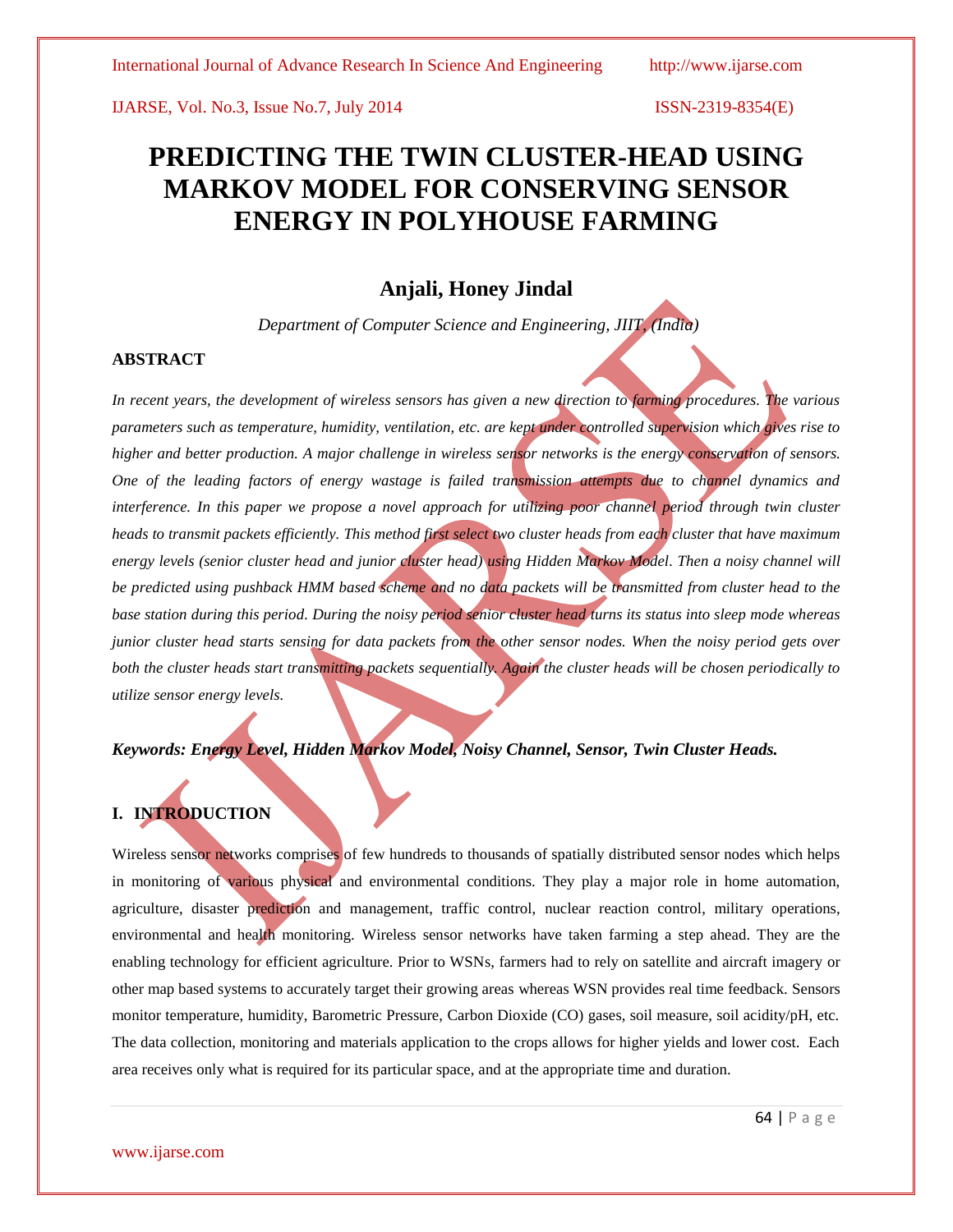One of the crucial aspects of sensor node is their energy constraint. Sensors are usually small, inexpensive devices, powered by battery, not possible to be recharged after deployment. Thus, there is a need for energy preservation to ensure longer life span of sensor nodes.For preserving the energy of the whole network, a sleep-awake schedule is used in [1]. The analytical method to target at the probability of individual lifetime of a sensor node is proposed in [3]. Since the topology and the placement of the WSNs can affect the energy cost for communication [4], the twophrase placement solution for the communication domain design is studied in [2]. Since it aims to solve the WSN placement design for the specific civilian applications and needs the accurate placement by hand, it is impractical for the situation of the large-scale or unmanned placement.

The energy level information is useful in the WSNs in many ways, such as the routing protocol to choose the energy-efficient optimal route, the improvement of the load balance, and the reliability of data aggregation. Since the quality of data aggregation is largely dependent on the data provided by the member node in a cluster, in the data-centric sensing task, the accuracy of data is imperative. Moreover, it is ineffective only to extend the lifetime of the network when part of the sensor nodes in charge of data collection run out of energy [5].

In this paper, we aim at proposing a novel approach for selection of twin cluster heads in place of a single cluster head. Firstly a hidden markov model is used to predict the energy levels of each sensor node [5]. Depending upon the energy level information two cluster heads are selected (senior cluster head and junior cluster head). The senior cluster head senses data packets and then transmit it to the base station. But there is possibility of noisy channel between the cluster head and the base station. During this noisy period the packets will not be transmitted and the retransmission is required. Since, the transmission process consumes a large amount of energy it is not a wise idea to retransmit messages again and again.



#### **Fig. 1 Wireless Sensor Network in Cluster Based Protocol**

Thus we use a hidden markov model to predict the time period for which the channel will be noisy [6]. No data will be sent by the cluster head to the Base Station (BS) during this period. But if the cluster head resumes its operation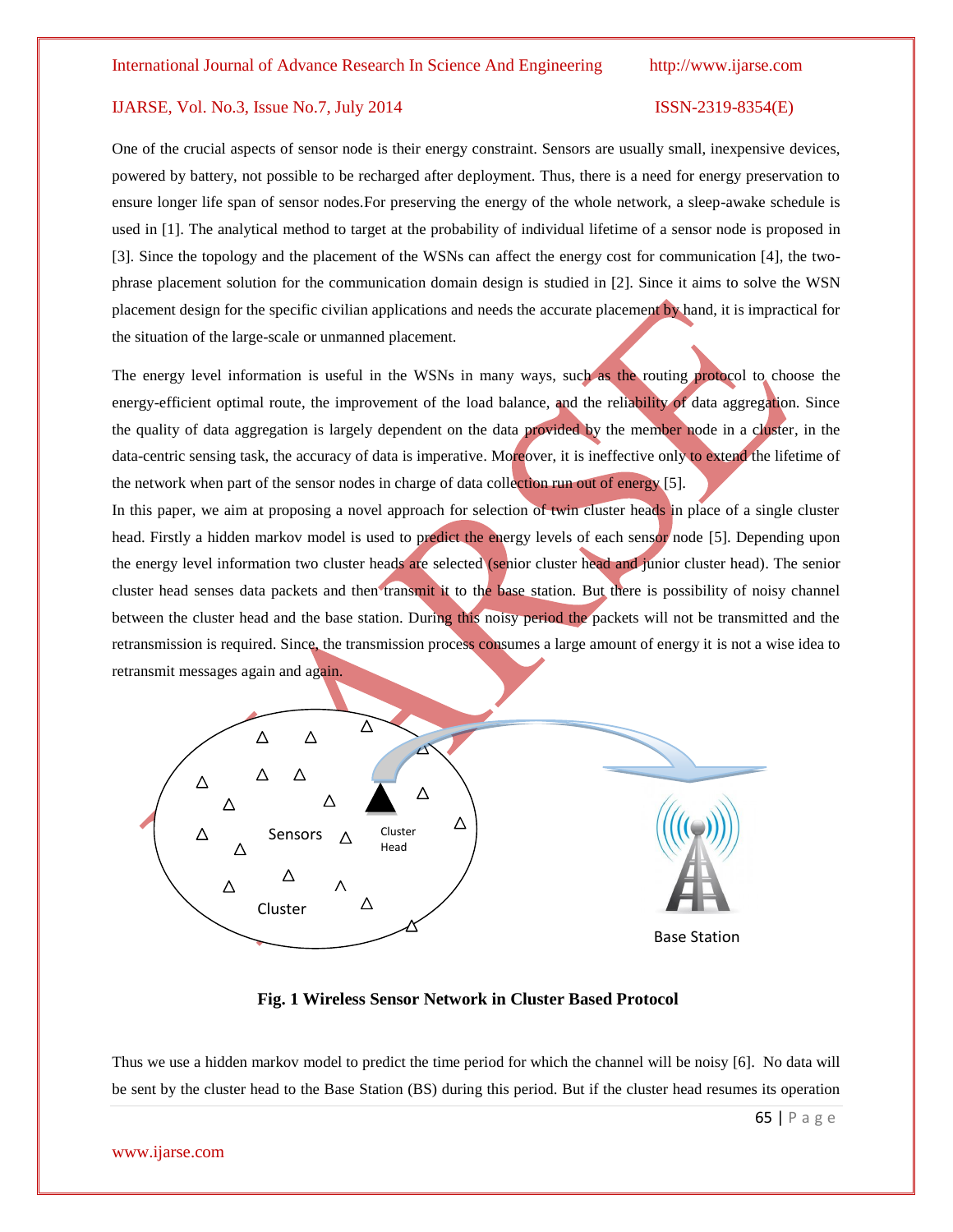after noise it will have a large amount of data to be transmitted and it may lose its energy in between transmissions. Thus to prevent a hole creation we use twin CH approach.

In this approach by hmm model we select two cluster heads. The one with maximum energy is senior CH (Cluster Head) and the one with second maximum energy is junior CH. The senior cluster head will do its work of sensing and transmitting normally but when the predicted noisy period comes it switches to sleep state and the junior cluster head comes into picture. The junior cluster head will start its sensing work immediately and when the delay gets over the senior cluster head will wake up and the packets with senior cluster head will transmit first and then junior cluster head will transmit the sensed data packets.

The remainder of this paper is organized as follows. First, we summarized about polyhouse farming in section II. Section III illustrates the proposed method. Section IV gives concluding remarks, followed by future directions for research in section V.

### **II. POLYHOUSE FARMING**

Polyhouse farming is the cultivation of crops under protected conditions. They are used to provide a higher temperature and/or humidity than that which is available in the environment. They also protect crops from intense heat, bright sunlight, strong winds, [hailstones](http://en.wikipedia.org/wiki/Hail) and [cold waves.](http://en.wikipedia.org/wiki/Cold_wave) This allows fruits and vegetables to be grown at times usually considered off season. Every factor influencing a crop can be controlled in a polyhouses. Polyhouses are often used in [floriculture](http://en.wikipedia.org/wiki/Floriculture) and nurseries.



### **Fig. 2 A Polyhouse Farm**

The monitoring and control forms the core elements of poly house development. An automated polyhouse refers to the sensor and actuator network which detects the environmental changes as well as the needs of the crops and takes necessary actions. When the sensor network detects a value that is higher or lower than the predefined values, actuator gets activated and performs the necessary action. A polyhouse may cater to the needs of crops on individual basis. Polyhouse network could be wired or wireless. Wi-Fi, ZigBee and mobile devices are the current technologies of wireless sensors [10]. ZigBee [11] is a technology for a suite of high level communication protocols using small, low-power digital radios based on the IEEE 802.15.4-2003 standard for wireless personal area networks (WPANs),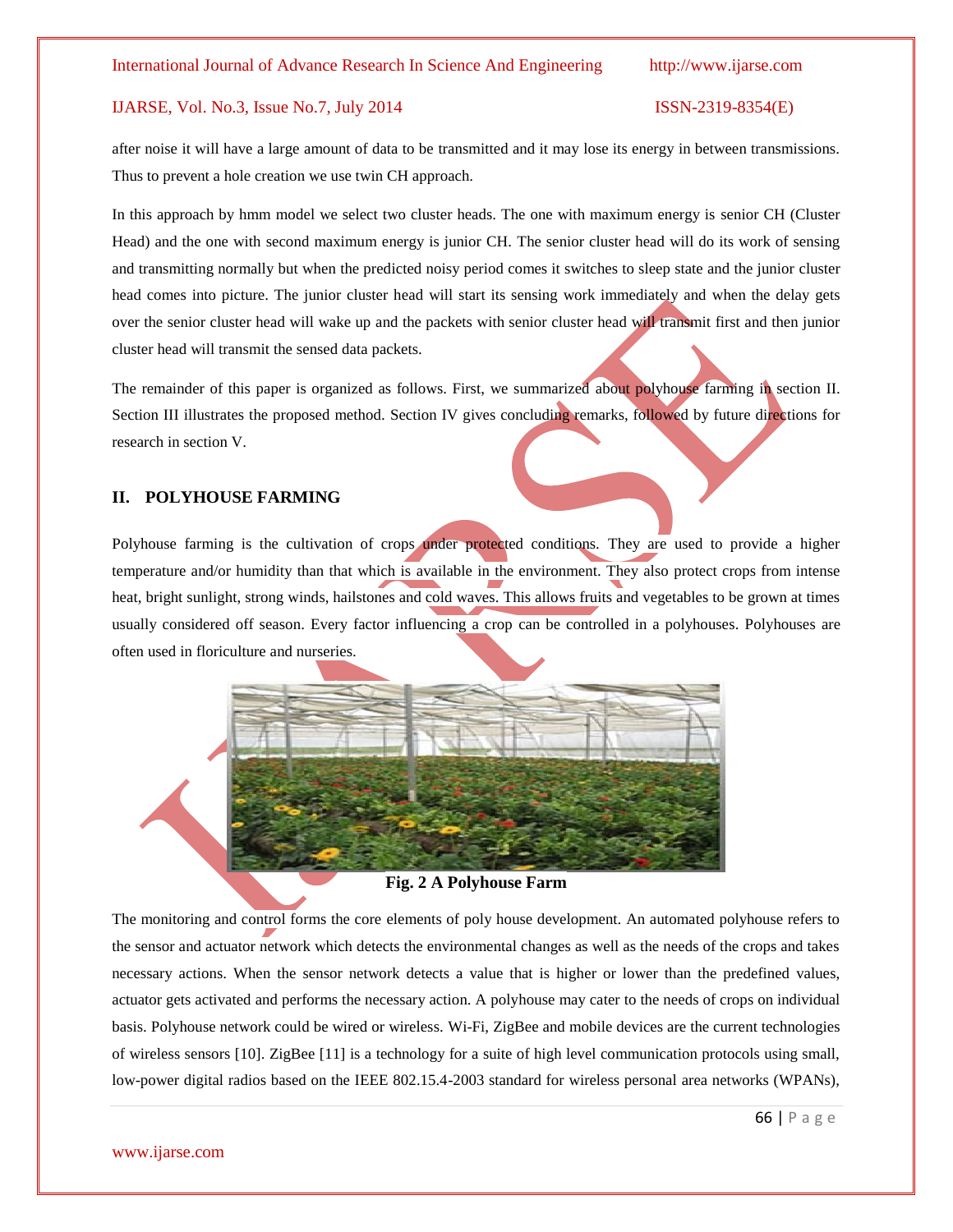such as wireless headphones connecting with cell phones via short-range radio[12]. In such systems, multiple sensors are used to transmit the data to the data centre or a field server.

Sensors have limited battery capacity. They lose their charge rapidly and also it is not possible to recharge them after deployment. Thus battery capacity is a major challenge in WSNs. In this paper we present an energy conservation model for sensors in polyhouse farming.

#### **III. PROPOSED METHOD**

In order to conserve energy of sensor nodes, this paper proposes a method to prevent the energy consumed in retransmission of data packets. The proposed approach uses the concept of twin cluster heads instead of a single cluster head. In single cluster head scheme, the cluster head transmits data packets again and again during noisy channel period. This retransmission consumes a lot of energy of sensor nodes. Thus there is a need to prevent this energy loss so that the cluster head could resume its transmission after noisy period gets over.



**Fig. 3 Normal Execution**

### **3.1 Selection of Twin Cluster Heads**

Cluster-based protocol is widely used in WSNs. A cluster refers to a group of similar sensor nodes that are in proximity. Each cluster has a cluster head. The criteria for selecting cluster head could vary according to the application such as the sensor node having highest energy, the one in proximity to the Base Station (BS). The time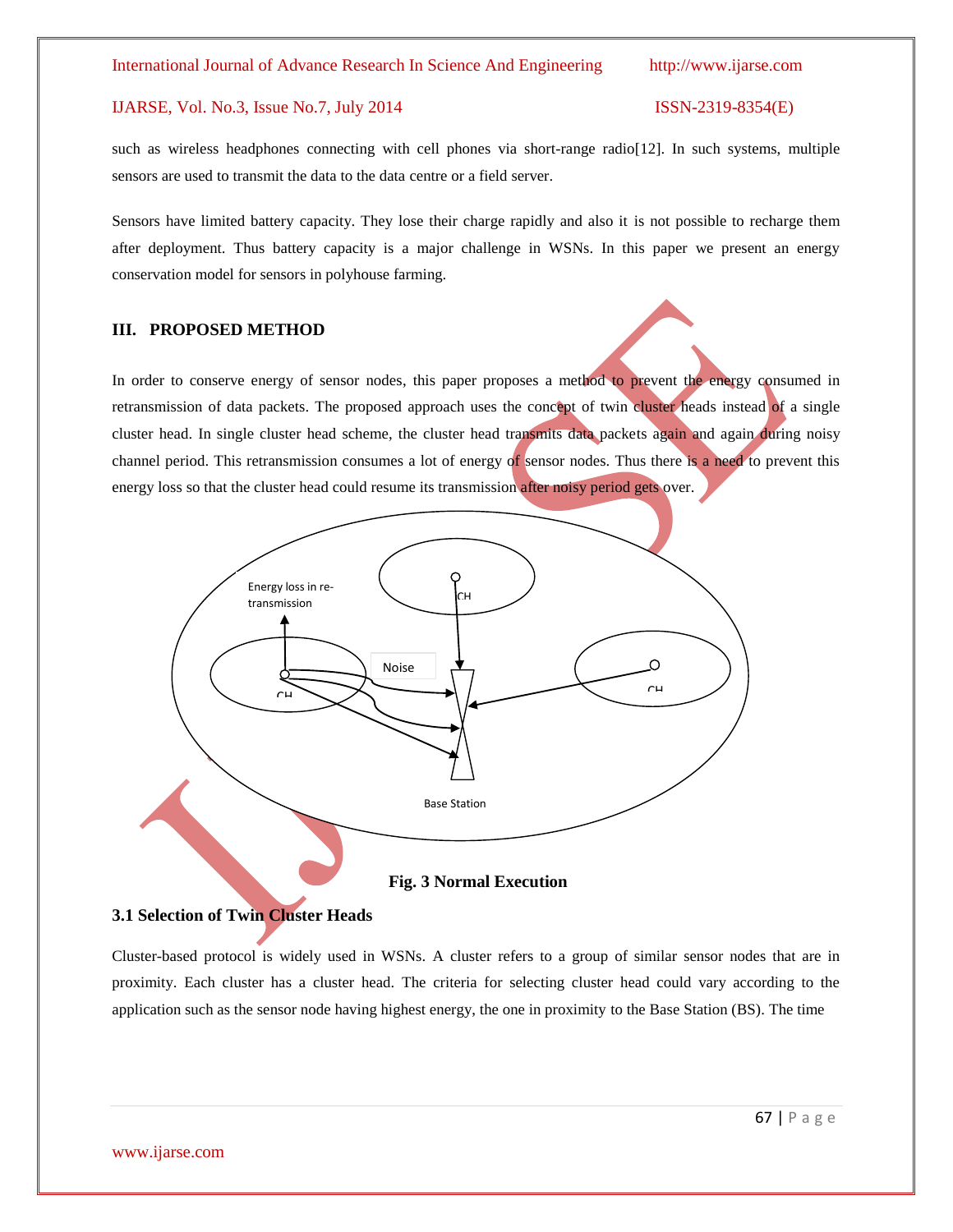International Journal of Advance Research In Science And Engineering http://www.ijarse.com IJARSE, Vol. No.3, Issue No.7, July 2014 ISSN-2319-8354(E) CH **JCH** CH JCH CH JCH During noisy period: CH (Senior Cluster Head): Sleep JCH (Junior Cluster Head): SenseCH- $\overline{2}$  $\overline{\mathbf{3}}$  $\overline{4}$  $\overline{\mathbf{5}}$ 

### **Fig. 4 Proposed Execution**

Packets to transmit

slot scheduling is required in cluster-based protocols for the transmission stage of data packets. The energy consumption in the data transmission in a packet is mainly dependent on the radio range of transmission and the bits of the sent packets. In the cluster-based protocol, since the entire member nodes are in the radio range of a cluster head, the energy consumption by radio transmission depends largely on the total bits of packets.

To determine the cluster head, paper [5] proposed a Hidden Markov Model based approach to predict the energy levels of each sensor node. The energy is divided into several energy levels that shows different energy ranges of sensor nodes. The major part of energy in sensor nodes is consumed in transmission of data packets. Thus the sensor node which has done least transmissions is assumed to have higher energy. The hmm based approach classifies the energy into three levels: low, medium and high.

To select the cluster head, energy level of each node is computed by the HMM based approach. The node with maximum energy is considered as the senior cluster head and the node with second maximum energy is considered as the junior cluster head. Normally, the senior cluster head performs the sensing and transmission of data packets. The cluster head selection repeats periodically after regular intervals (approximately 2 seconds). But the problem comes when noisy period occurs. The data packets fails to reach base station during this noisy period and thus cluster head may lose its energy in retransmitting data packets. Thus if cluster head remains with no energy the data packets it holds will never reach base station. To prevent this loss of packets, twin cluster heads are used. The junior cluster head takes over the sensing job of senior cluster head as soon as the noisy period arrives. During this senior cluster head goes to sleep mode. This prevents energy loss of senior cluster head.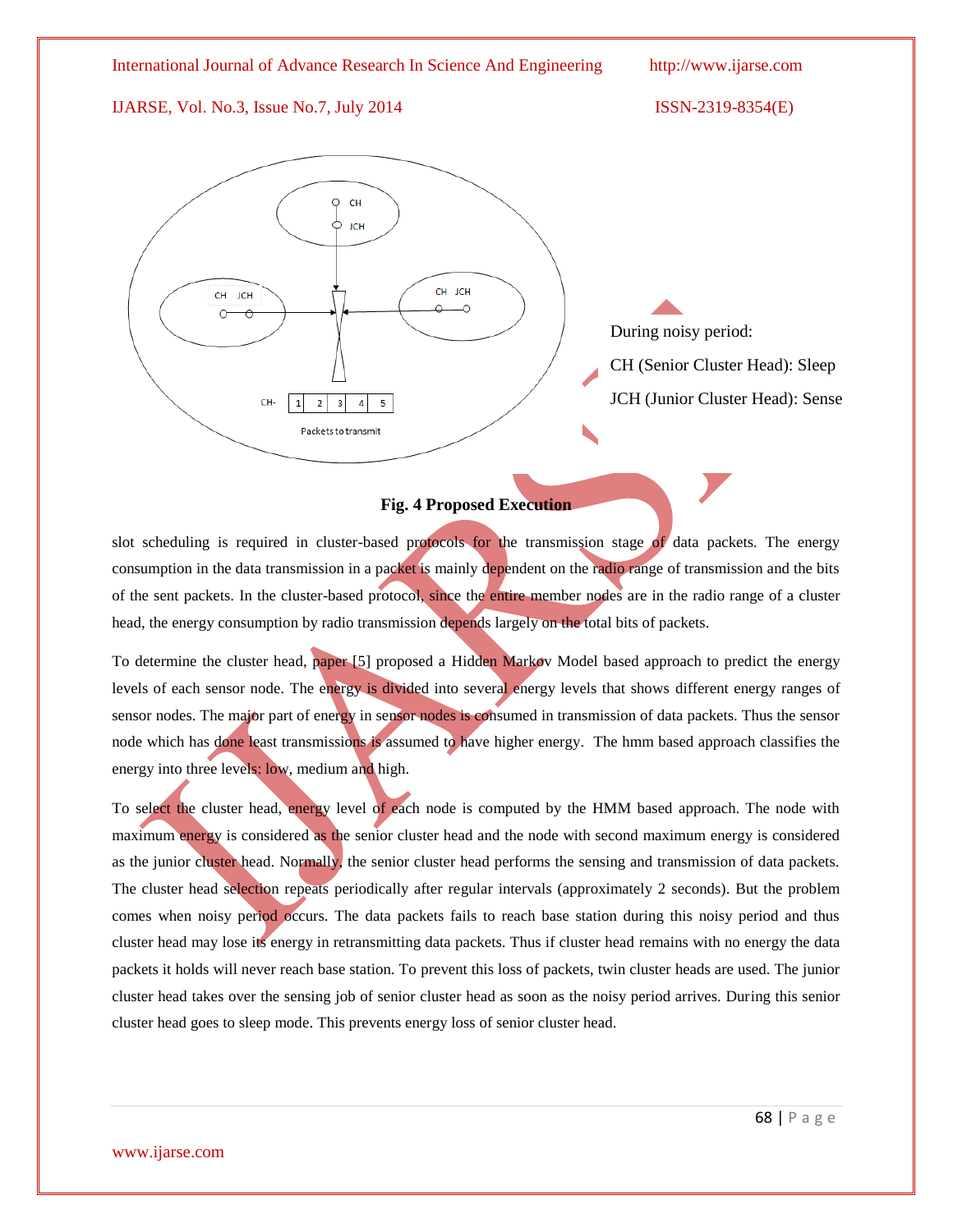

# **3.2 Prediction of Noisy Channel**

Paper [6] proposed a Pushback mechanism based on CSMA with exponential backoff. It predicts the noisy period when data transmission will not occur effectively. This prediction helps in preventing the retransmission of data packets.

During the noisy period, the senior CH will go in the sleep mode but in the pushback mechanism, if the node goes in sleep mode, it may miss the opportunities to receive the packets from other nodes. Thus to overcome this problem, we use twin cluster head approach. In twin cluster head approach, when channel will become noisy the senior CH will stop its transmission of data and will switch to the sleep mode. Immediately the junior CH will be active. In this noisy duration, the junior CH will do the sensing process and receives the packets from its cluster members. After the noisy period ends, the senior CH will wake up and resume its transmission and the senior CH and the junior CH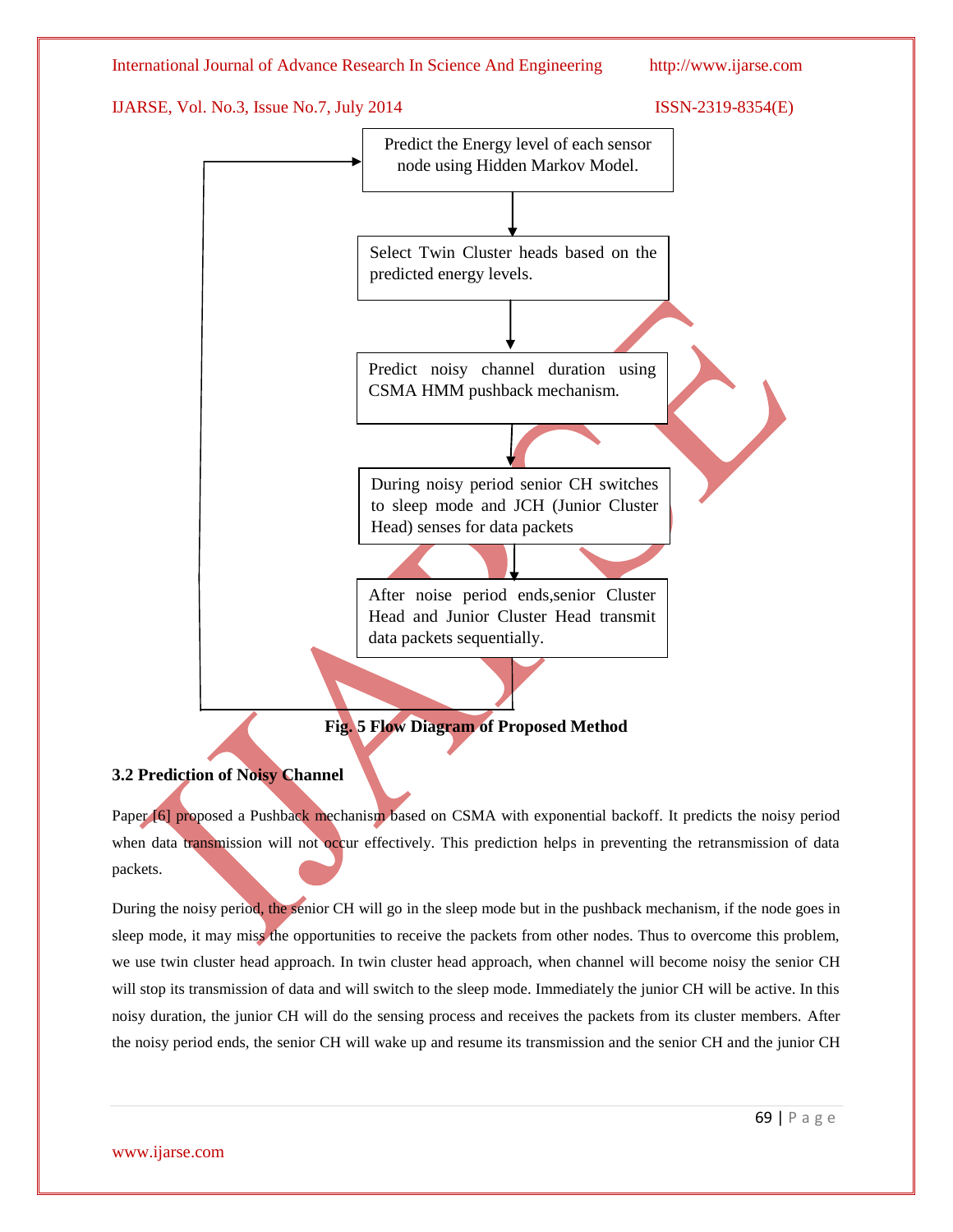will send data packets to the BS sequentially. After complete transmission, the cluster heads are again selected according to hmm energy level prediction model.

### **IV. CONCLUSION**

This paper introduces a technique to conserve the energy of sensor nodes in retransmission of packets during the noisy period. It helps to reduce the high computational overhead on the sensor nodes. Using pushback algorithm packet success rate and the energy level is improved significantly without degrading the throughput of the network. In the noisy period none of the cluster heads will transmit packets to the base station whereas they switch their status on and off for utilizing energy required for the reception of data packets from the cluster nodes. This method periodically selects twin cluster heads that have maximum energy level for further conserving the energy of the sensor network. This method is highly suitable for energy constraint wireless sensor network.

#### **V. FUTURE WORK**

In future we want to extend the proposed idea to the network and perform some simulation for the proposed scenario. Also we will conduct a study to analyze the various parameters of energy consumption and will try to propose some methodology to increase the overall network lifetime.

#### **REFERENCES**

- [1] Ozleyis Ocakoglu and Ozgur Ercetin, "Energy Efficient Random Sleep-Awake Schedule Design," *IEEE Communications Letters*, vol. 10, no. 7, pp. 528-530, July, 2006.
- [2] Quanhong Wang, Kenan Xu, Hossam Hassanein and Glen Takahara, "Minimum Cost Gurateed Lifetime Design for Heterogeneous Wireless Sensor Networks (WSNs)," in *Proc. Of IEEE IPCCC'05*, pp. 599-604, 2005.
- [3] Ekta Jain and Qilian Liang, "Sensor Placement and Lifetime of Wireless Sensor Networks: Theory and Performance Analysis," in *Proc. GLOBECOM*, vol. 1, 28 Nov.-2 Dec. 2005.
- [4] Handy MJ, Haase M, and Timmermann D, "Low energy adaptive clustering hierarchy with deterministic clusterhead selection," in *Proc. of the 4th IEEE Conf. on Mobile and Wireless Communications Networks*, Stockholm, pp. 368-372, 2002.
- [5] Peng Hu, Zude Zhou, Quan Liu, Fangmin Li, "The HMM-based Modeling for the Energy Level Prediction in Wireless Sensor Networks," in Proc. IEEE 2<sup>nd</sup> Conf. on Industrial Electronics and Applications, (Harbin, P.R. China), pp. 2253–2258, May 2007.

[6] Sha Liu, Rahul Srivastava, Can Emre Koksal, and Prasun Sinha, "Pushback: A Hidden Markov Model Based Scheme for Energy Efficient Data Transmission in Sensor Networks," Ad Hoc Networks, Vol. 7, Issue 5, pp.973-986, July 2009.